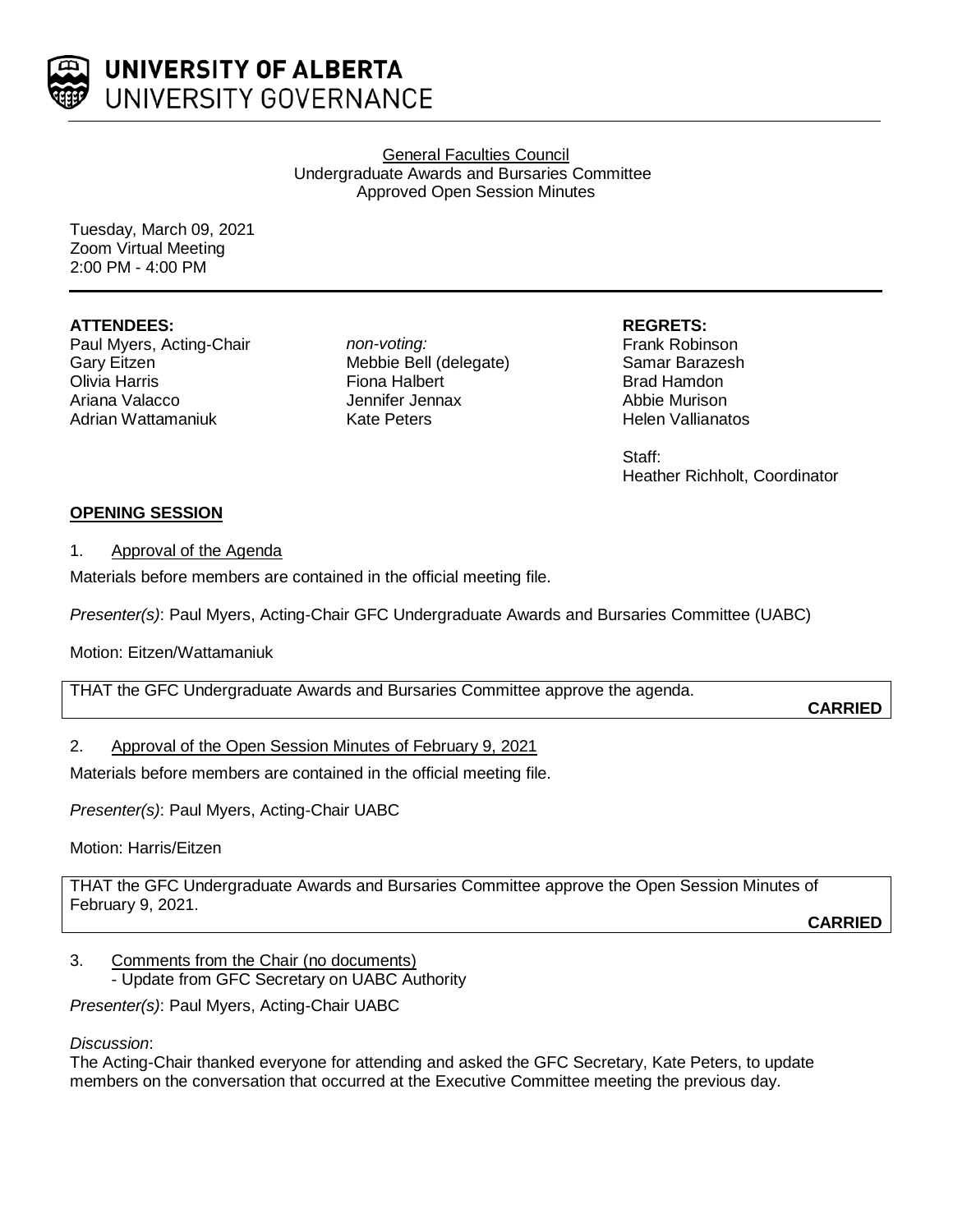Ms Peters reminded members of the conversation in December regarding the legislative authority in the *Post-Secondary Learning Act* (PSLA) related to academic awards, and the Terms of Reference of GFC UABC. She explained that this item was presented to GFC Executive Committee the previous day. She noted that the advice of Governance was that individual award terms did not require GFC approval, a full standing committee was not needed to make decisions on the rules and regulations respecting academic awards, and that UABC should be disbanded.

The Chair asked if UABC would proceed as usual until a decision was made.

Ms Peters confirmed that nothing would change at this time. She indicated that this was a recommendation only and the ultimate decision belonged to GFC.

# **ACTION ITEMS**

## 4. New Annually Funded Financial Supports for Approval

Materials before members are contained in the official meeting file.

*Presenter(s)*: Fiona Halbert, Assistant Registrar, Student Financial Support; Allen Wolfe, Specialist, Student Financial Support, Office of the Registrar; Shari Klassen, Specialist, Student Financial Support, Office of the Registrar

### *Discussion*:

A member asked a question about how student preferences were measured.

### Motion: Eitzen/Harris

THAT the GFC Undergraduate Awards and Bursaries Committee approve, with delegated authority from General Faculties Council, the following new annually funded Undergraduate Awards and Bursaries, as submitted by Student Financial Support and as set forth in Attachment 1, to be effective immediately:

- Aggarwal Bursary in Pharmacy
- Alexander Buckley Bursary in Education
- Dr James Lin Bursary for Black Students
- Dr Darryl and Dyann Schultz Family Augustana Bursary
- Paul and Celestine Lin Bursary for Indigenous Students
- Pharmacy Class of 1979 Wellness Leadership Award
- Dr. Nancy Edgecombe Award in Nursing
- NebuLogic Technologies Award in Mathematics and Statistical Sciences
- Professor James Keffa Kariuki Award

**CARRIED**

#### 5. New Endowed Financial Supports for Approval

Materials before members are contained in the official meeting file.

*Presenter(s)*: Fiona Halbert, Assistant Registrar, Student Financial Support; Allen Wolfe, Specialist, Student Financial Support, Office of the Registrar; Shari Klassen, Specialist, Student Financial Support, Office of the Registrar

*Discussion*: There was no discussion.

Motion: Eitzen/Harris